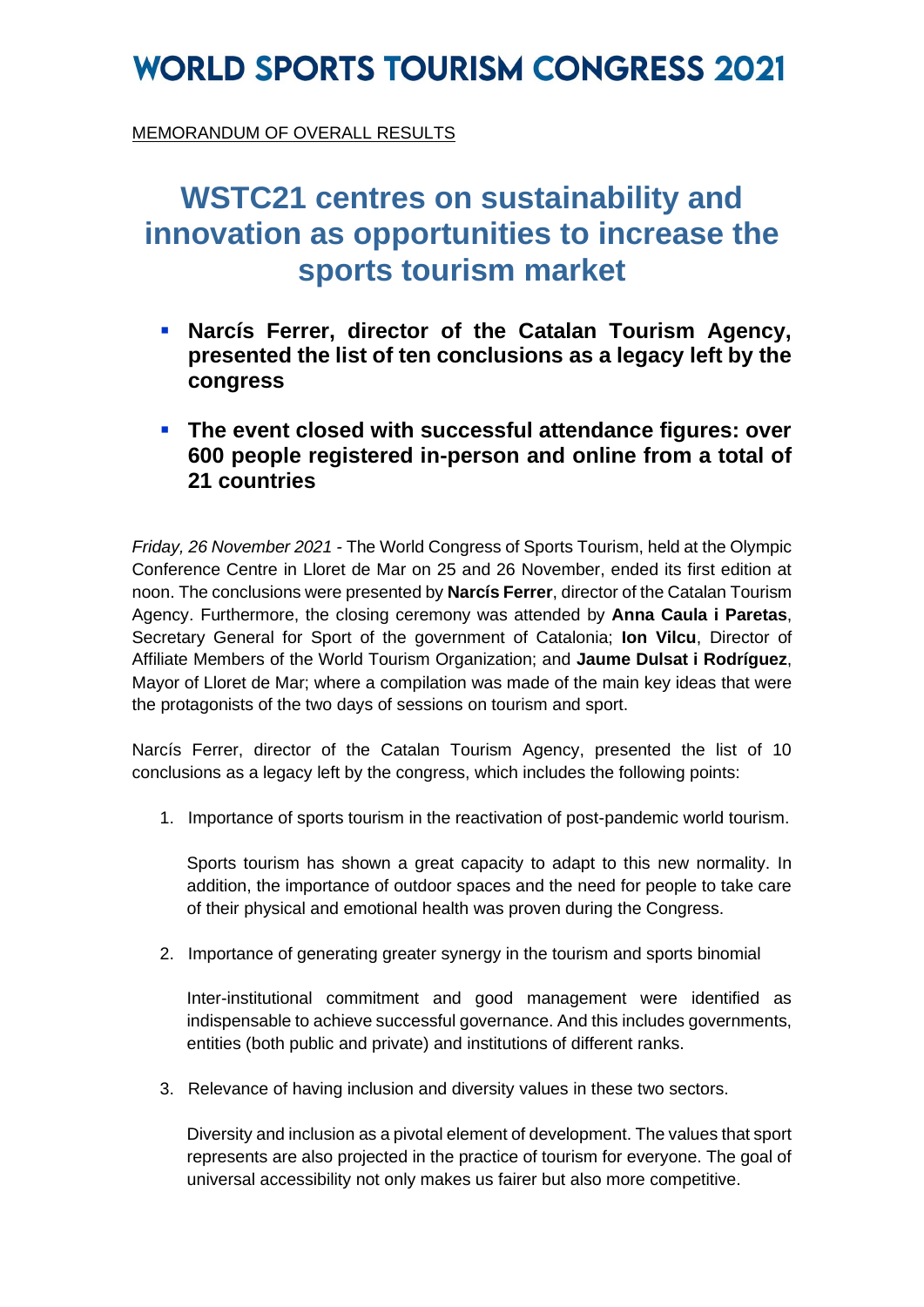# **WORLD SPORTS TOURISM CONGRESS 2021**

4. The role of local communities

One of the keys to the success of sports tourism in the future is the need to bring the tourist closer to the local community. Destinations are formed by citizens; therefore everything that is done for sports tourism ends up producing returns in the future of the country and its inhabitants.

5. A more aware sport tourism

During the Congress, thought was given to the fact that sports tourism can help raise tourists' awareness from their individual commitment. Promoting change in the travel culture and achieving a conscious and regenerative tourism represents a great challenge.

6. Trends in the demand for sports tourism

In some sessions of the Congress, the importance of amateur sports tourist was emphasised. New demands require proposals adapted to their experience as sports tourists. New targets were identified, such as the solo traveller, family trips, multi-generational travellers and travellers seeking immersive experiences.

7. Innovation

The World Congress identified innovation as the most important factor of competitiveness for our sport destinations and experiences. Proposals were presented in the field of technology that enhance the experience of athletes and their companions, contributions were made on artificial intelligence and new entities that accelerate change, such as innovation hubs.

8. Sustainability

Sustainability as a challenge. It was a cross-cutting pivotal element throughout the entire Congress. We reflected on integrating major events in the sustainable development strategies of destinations, in tourism consumption habits, in the regeneration of our territories when developing a more aware sports tourism and the opportunities that sport generates in the mitigation of climate change.

9. Trends in sports tourism marketing

Marketing in sports tourism is a complex and varied model due to the diversity of distribution channels and types of companies, and it depends on the orientation towards the end customer or intermediation. The role of technology and digitalisation will mark the change in marketing and distribution strategies in forthcoming years.

10. Research